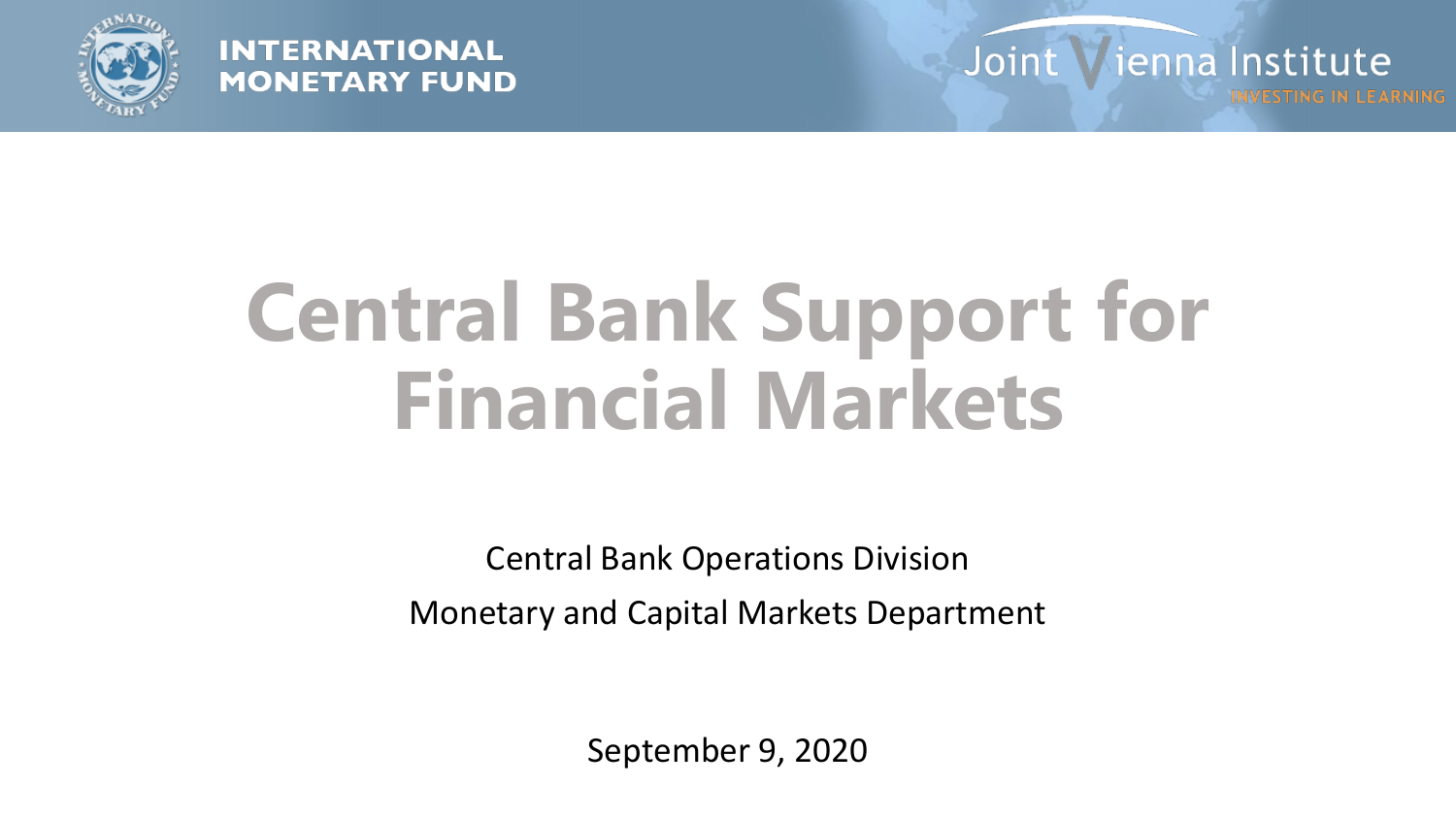

#### Disclaimer

The views expressed in this presentation are those of the authors and do not necessarily represent the views of the IMF or its Executive Board.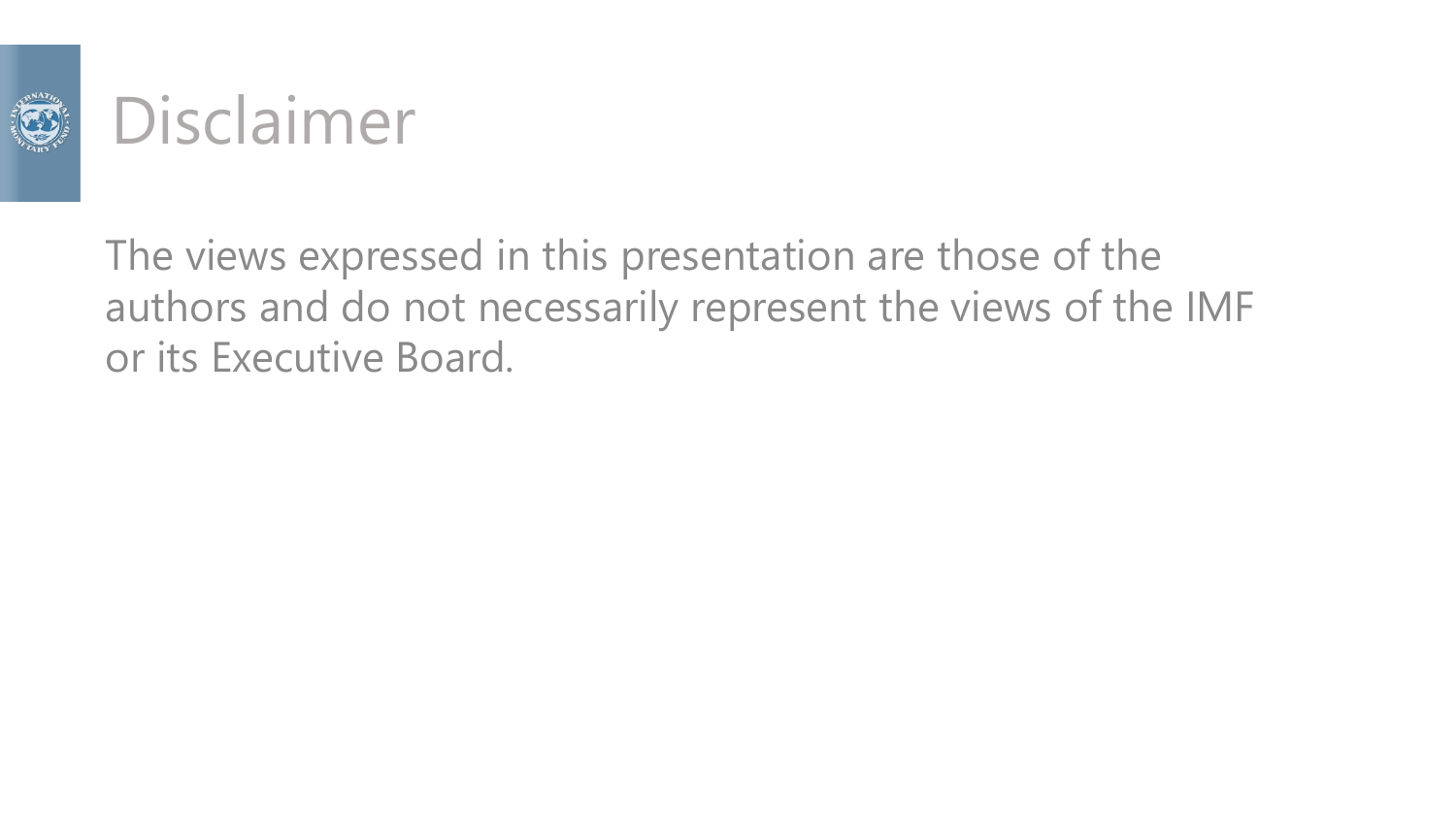

#### Coverage

Objectives of interventions

Which markets?

When to support a market?

How to design market support programs?

Market support programs?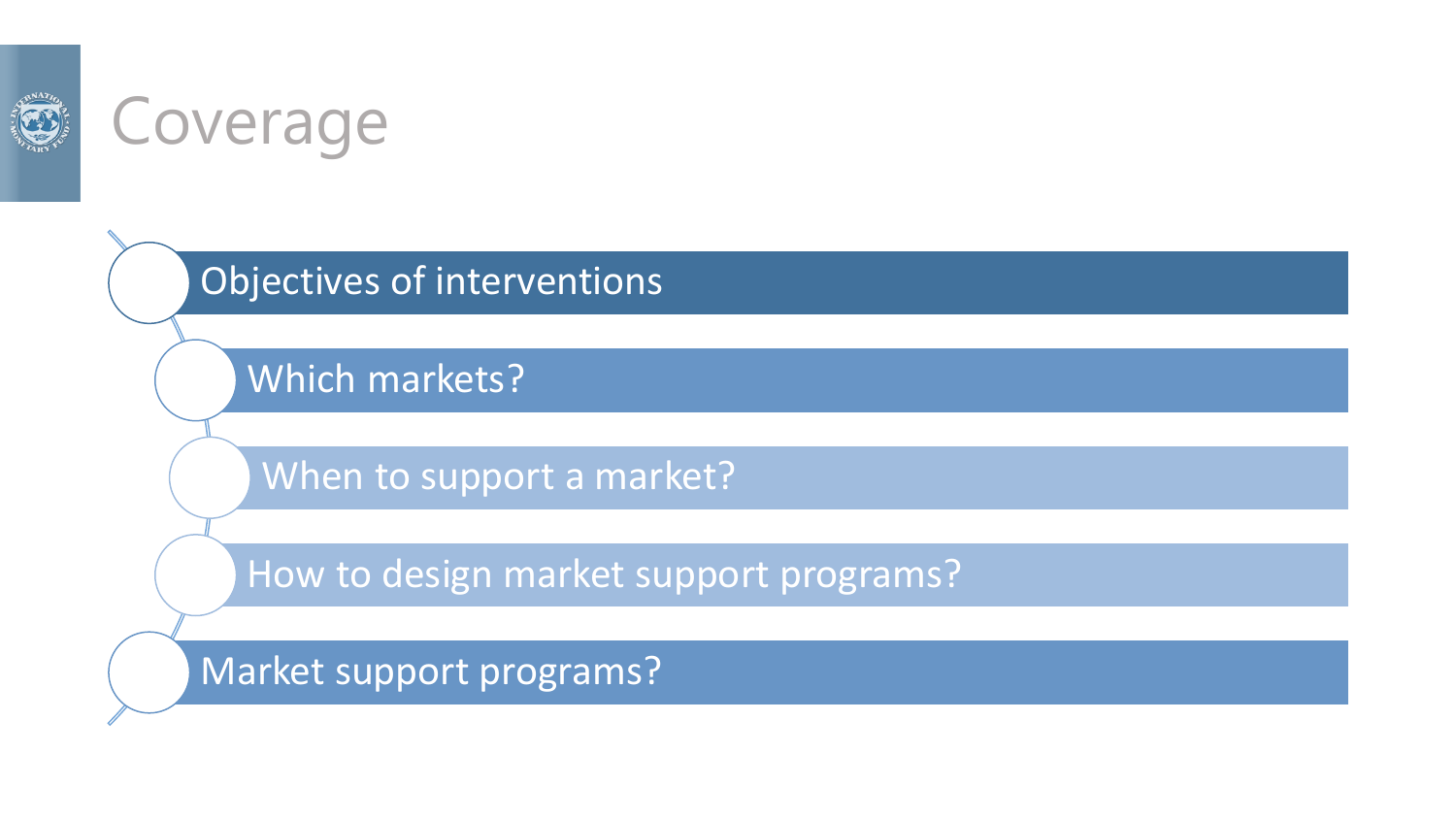

### Which markets?

#### Interventions should typically be aimed at markets which play a crucial role in financial intermediation and interconnected markets.

As a starting point, relevant markets will generally be large, liquid and of high credit quality in normal times.

In *disintermediated jurisdictions*, more markets become important.

#### Funding markets

Interbank markets Bank credit Debt issuances (government, banks, and non financial corporations) FX funding

Securities markets FX Spot/derivatives Government Securities Bank bonds Commercial papers

Interconnected market Repo Swaps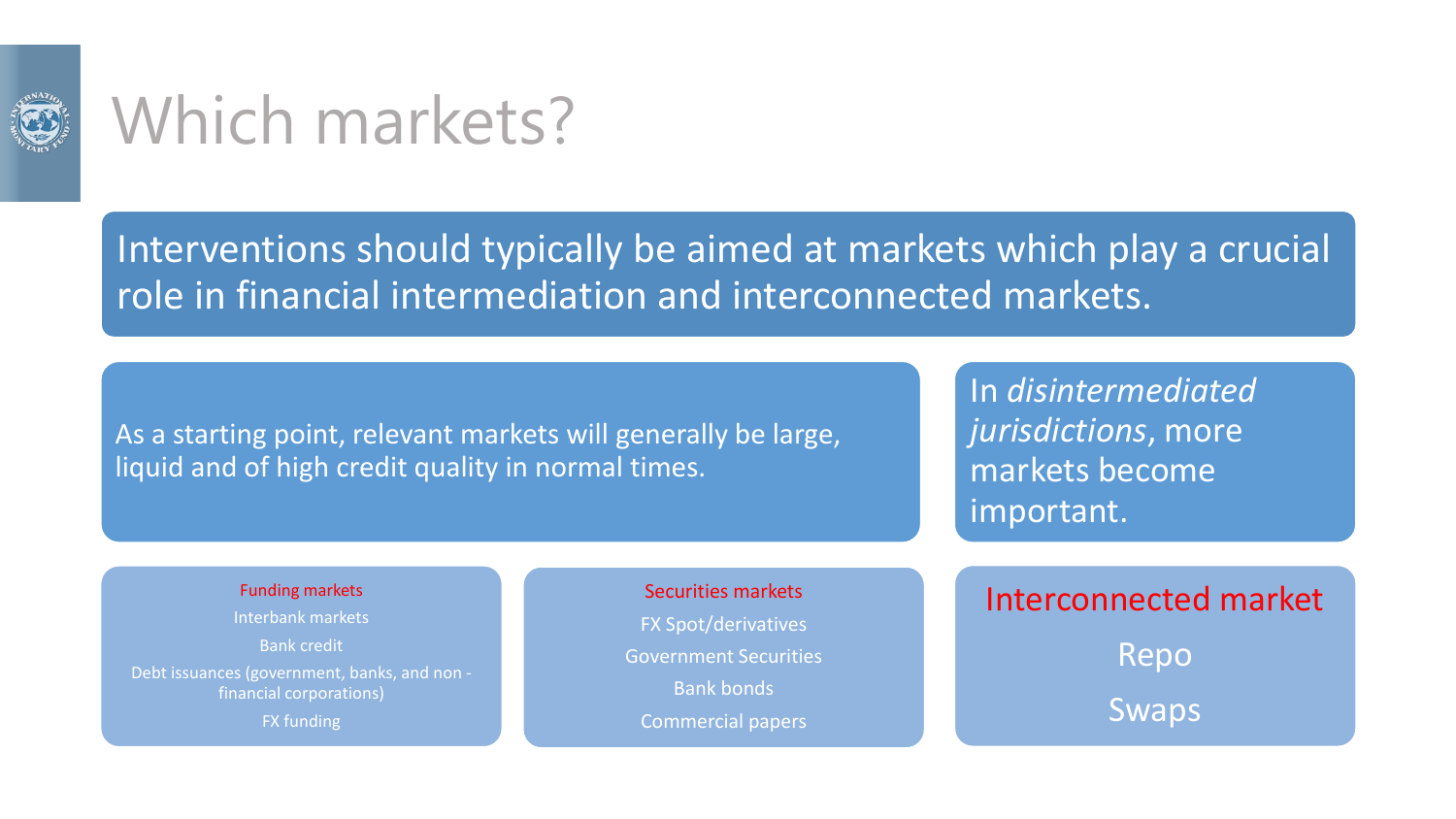

## Q1: Please mark the 2 most important financial markets in your economy

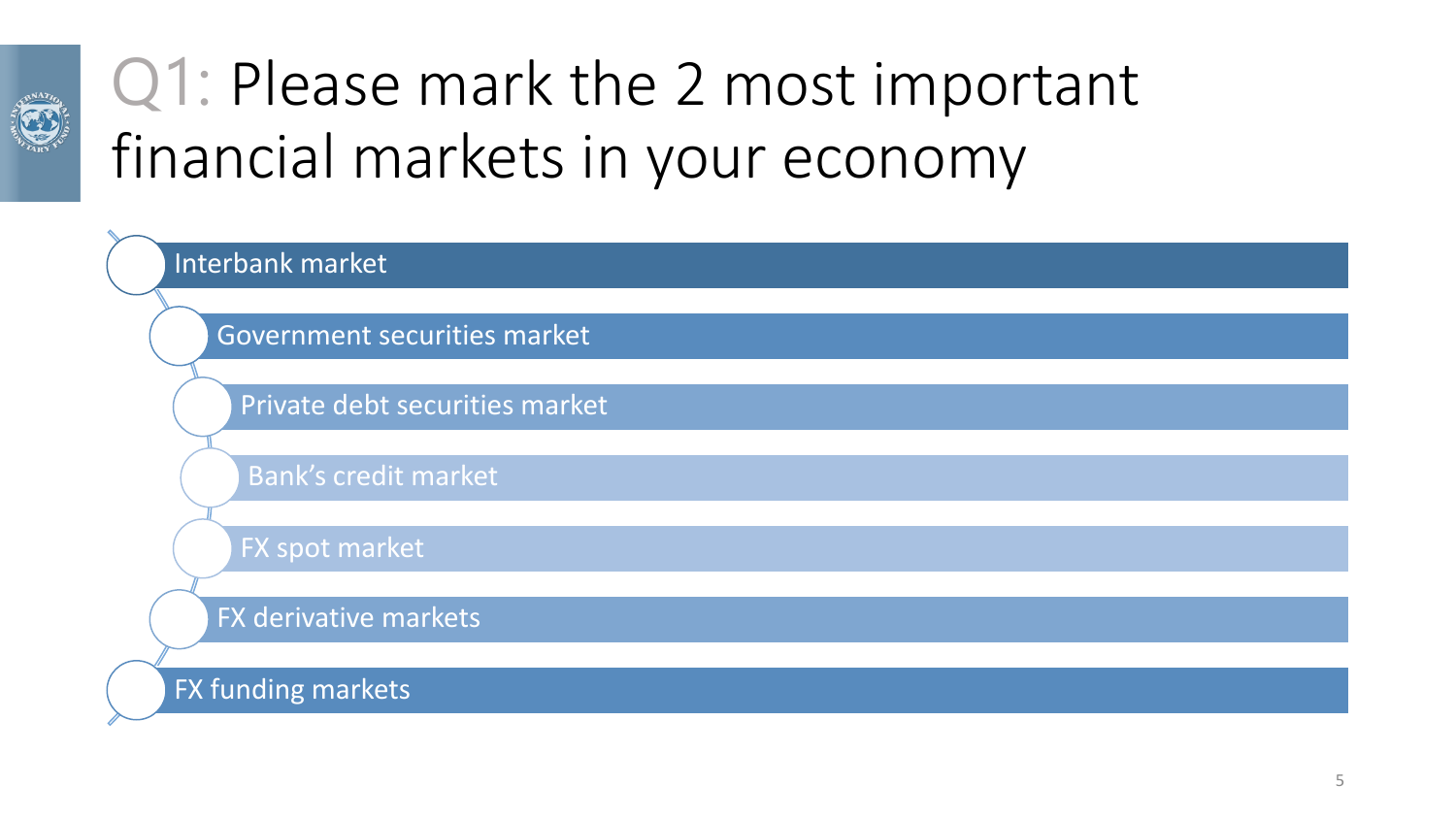

# Portfolio Flows to Emerging Markets

1. Cumulative Nonresident Portfolio Flows to Emerging Markets (Percent of GDP, based on daily observations)

4. Bond Fund Flows across Categories (Billions of US dollars; four-week rolling sum)



Sources: Bloomberg Finance L.P.; EPFR Global; Haver Analytics; Institute of International Finance; and IMF staff calculations.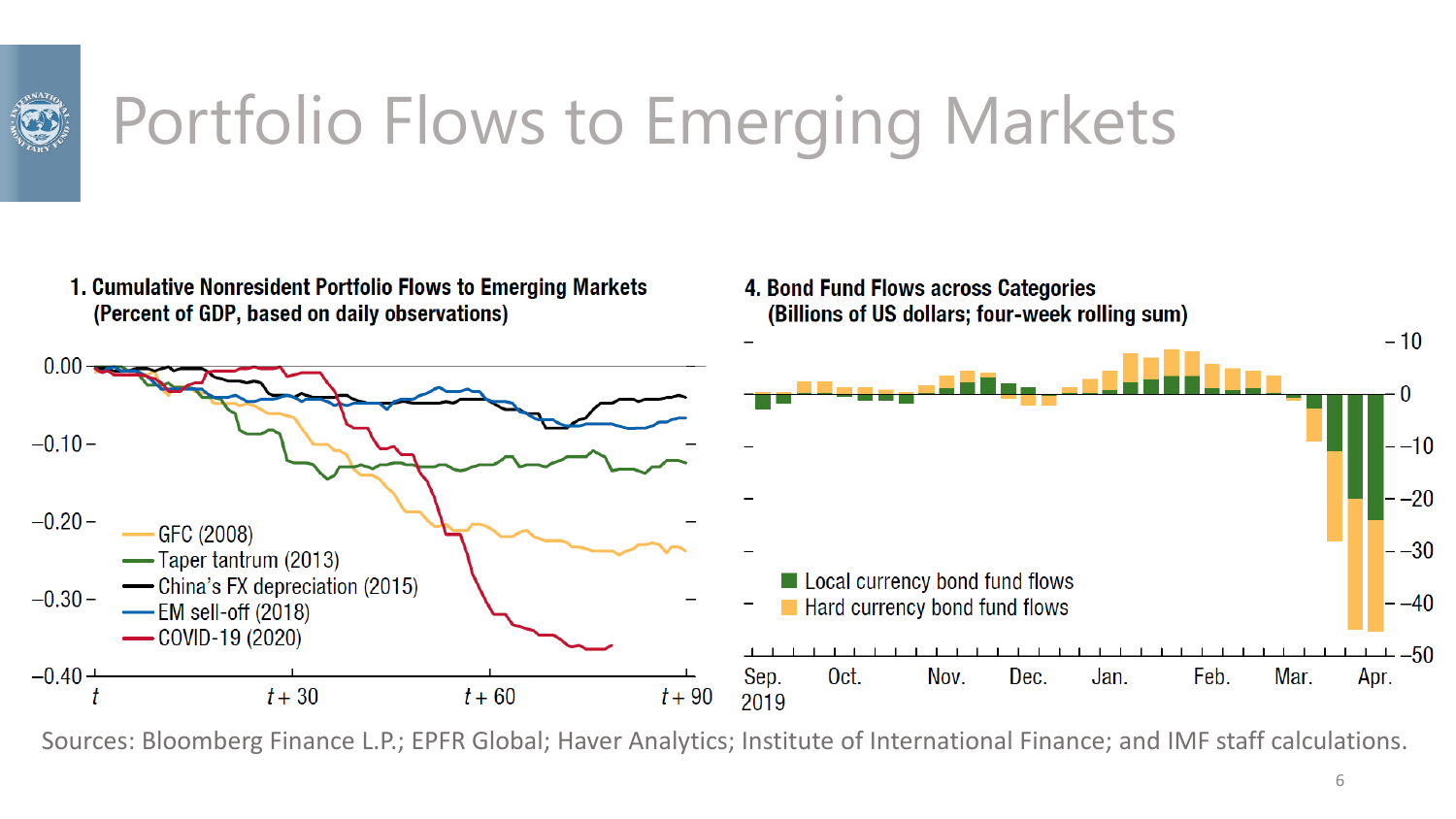

## Three-month FX swap basis against the US dollar



Sources: Haver Analytics, Bloomberg Finance L.P., and IMF staff calculations.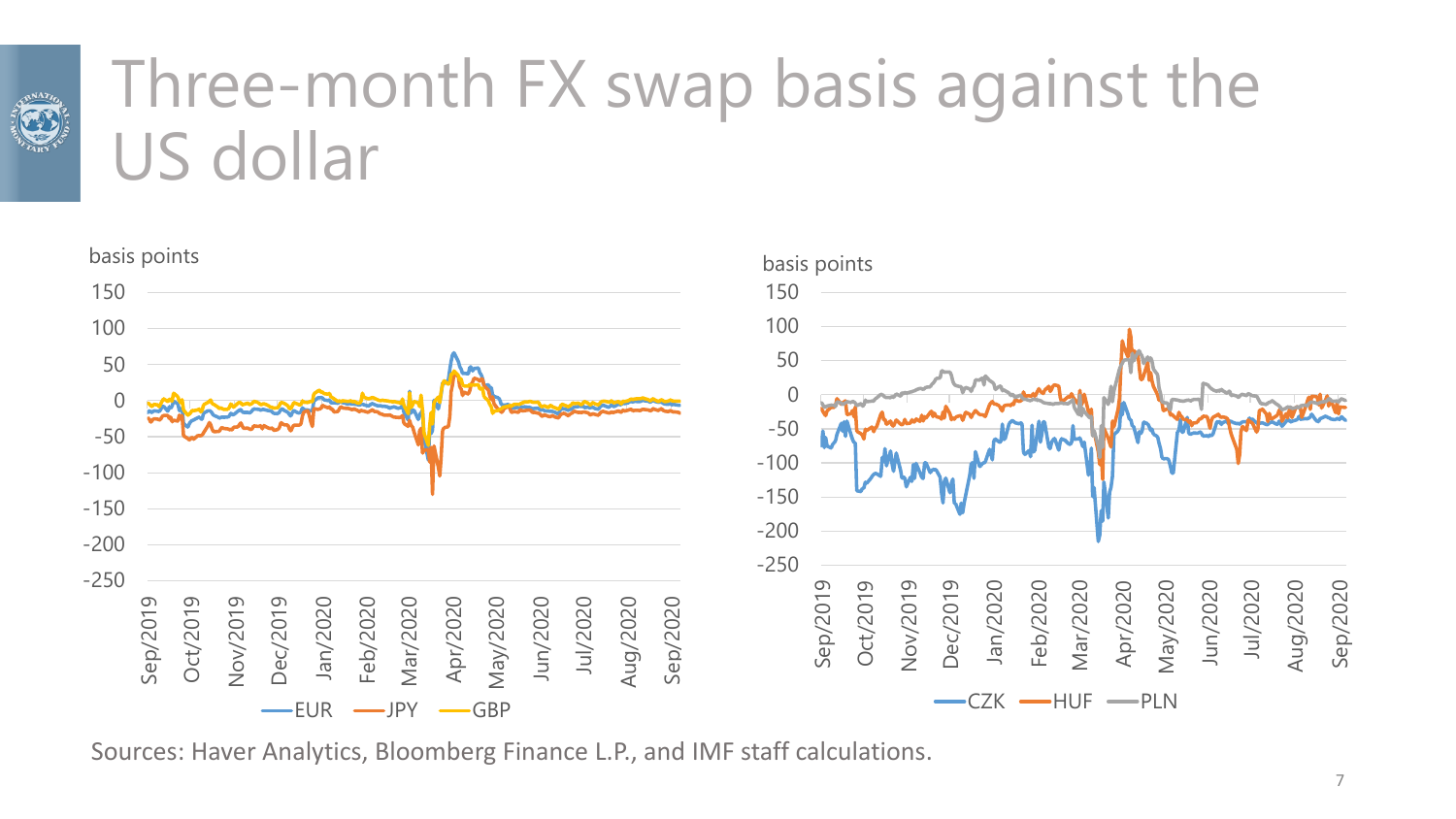

# Triggers for Interventions

There should be a clear understanding when to intervene.

The triggers should help identify conditions in which market liquidity has deteriorated substantially relative to normal conditions.

The triggers may be linked to indicators that are either price-based or quantitybased.

*Price-based indicators*: day-to-day volatility, bid/ask spreads, and spreads vis-à-vis a risk-free rates.

*Volume-based indicators*: order book depth, turnover, ratio of the change in price to the change in volume, demand for the central bank refinancing operations

The indicators signal distress when the measure moves sufficiently far into the tail of the distribution. Historic data or VaR model could be used.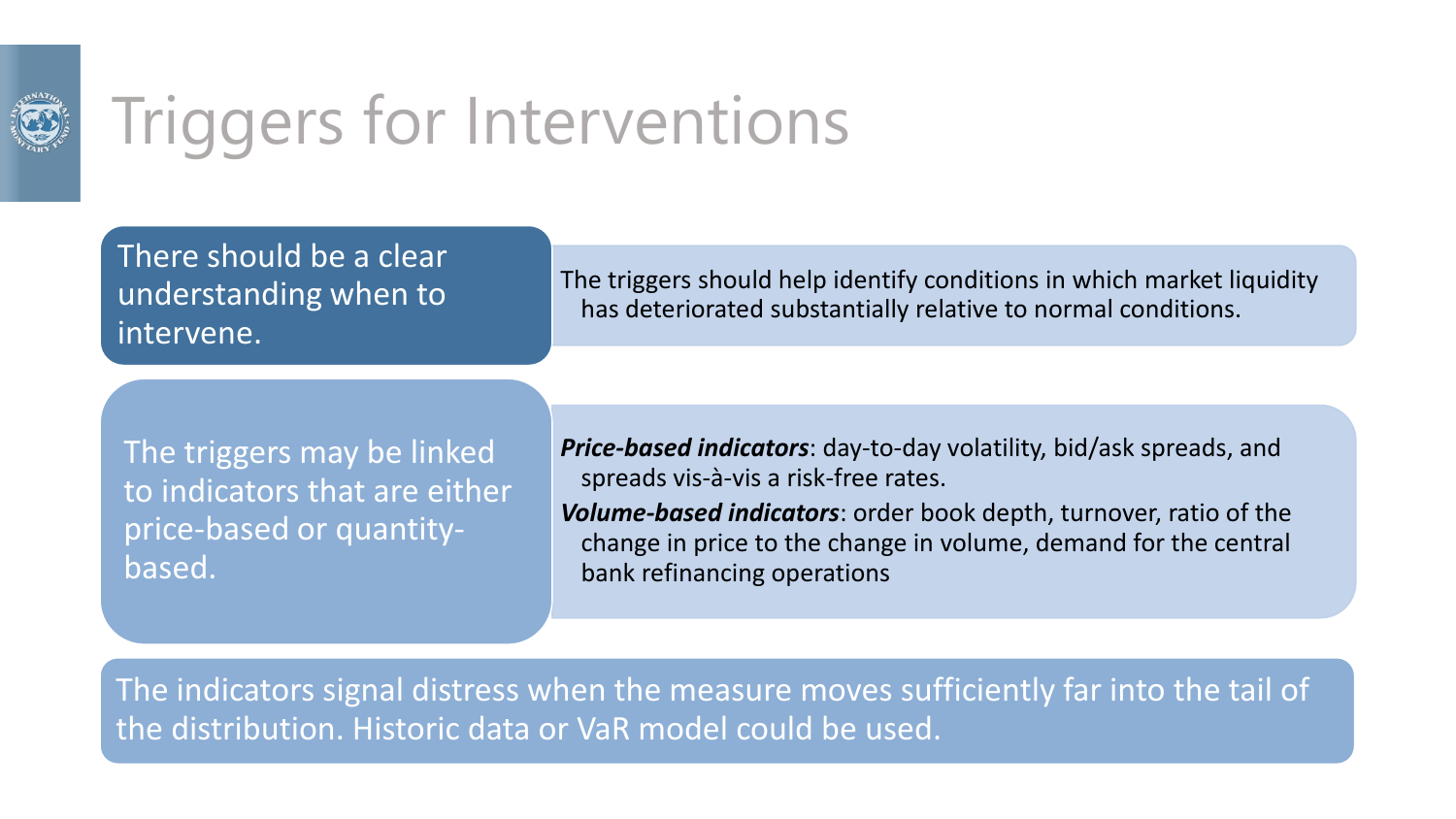

#### Q2: Please mark the 2-3 most relevant market stress indicators by order of relevance in your economy

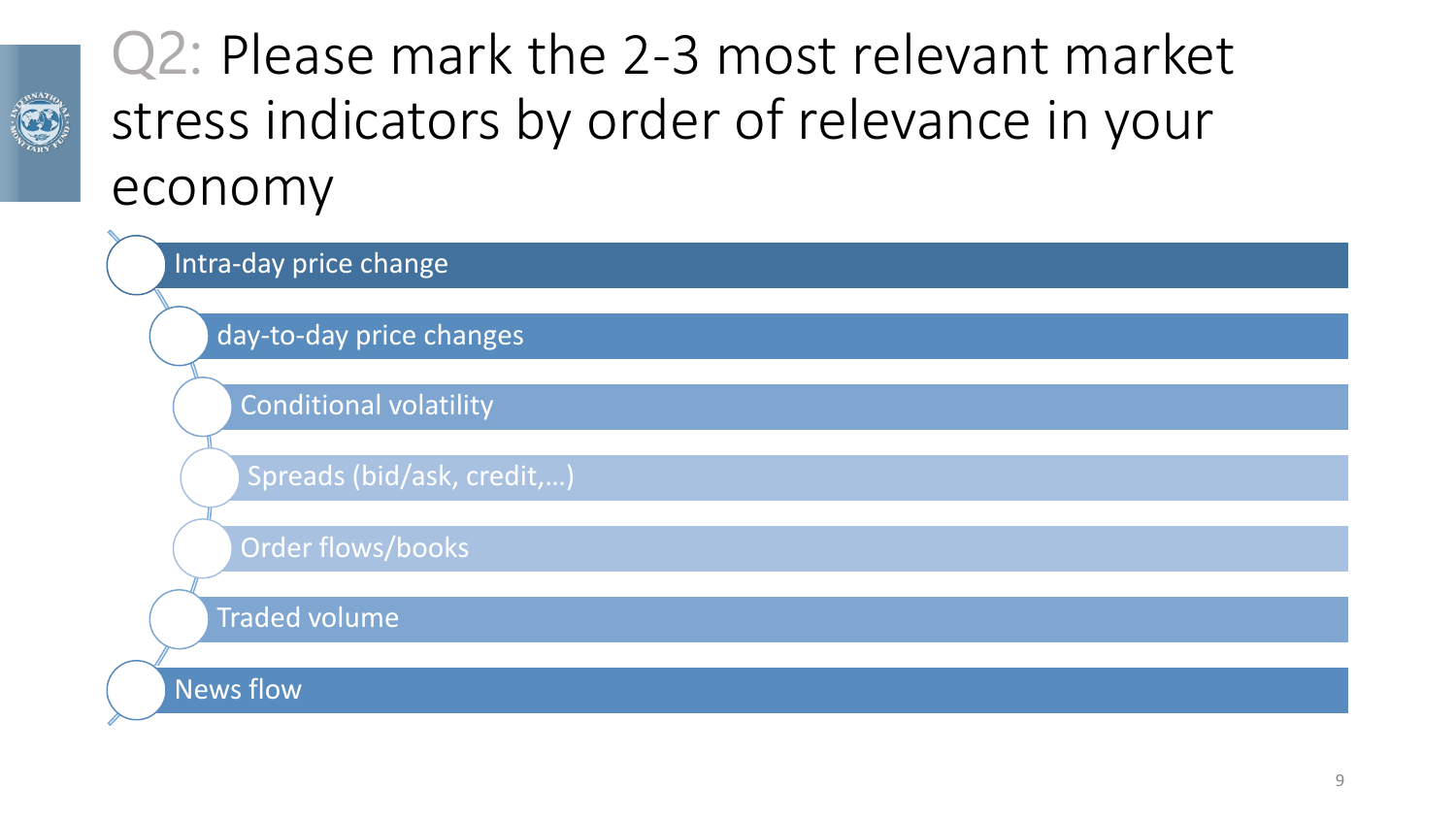

### The impact of increasing precautionary demand for reserves

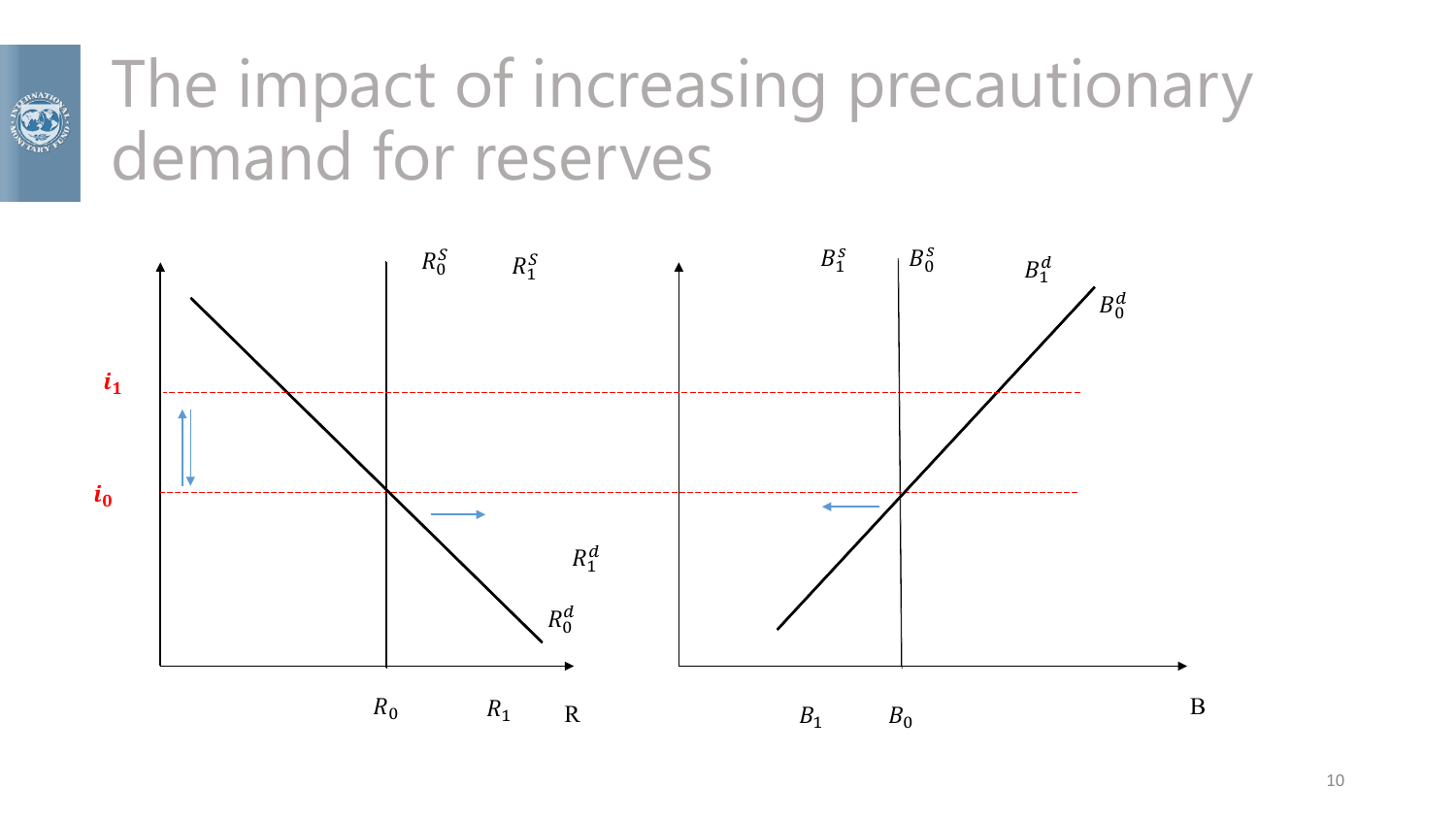

# How to design a market support program?

Interventions transfer two risks

*Funding liquidity risk,*  whereby market participants experience a shortage of funding

*Market liquidity risk,* trading in assets results in excessive price fluctuations

Key features

maximize positive spillovers

minimize the risk transfers, moral hazard, and excessive recourse

contain an exit strategy, self liquidate

#### Program types

Price-based programs

Quantity-based programs

#### Operational considerations

Collateral framework

Eligible counterparties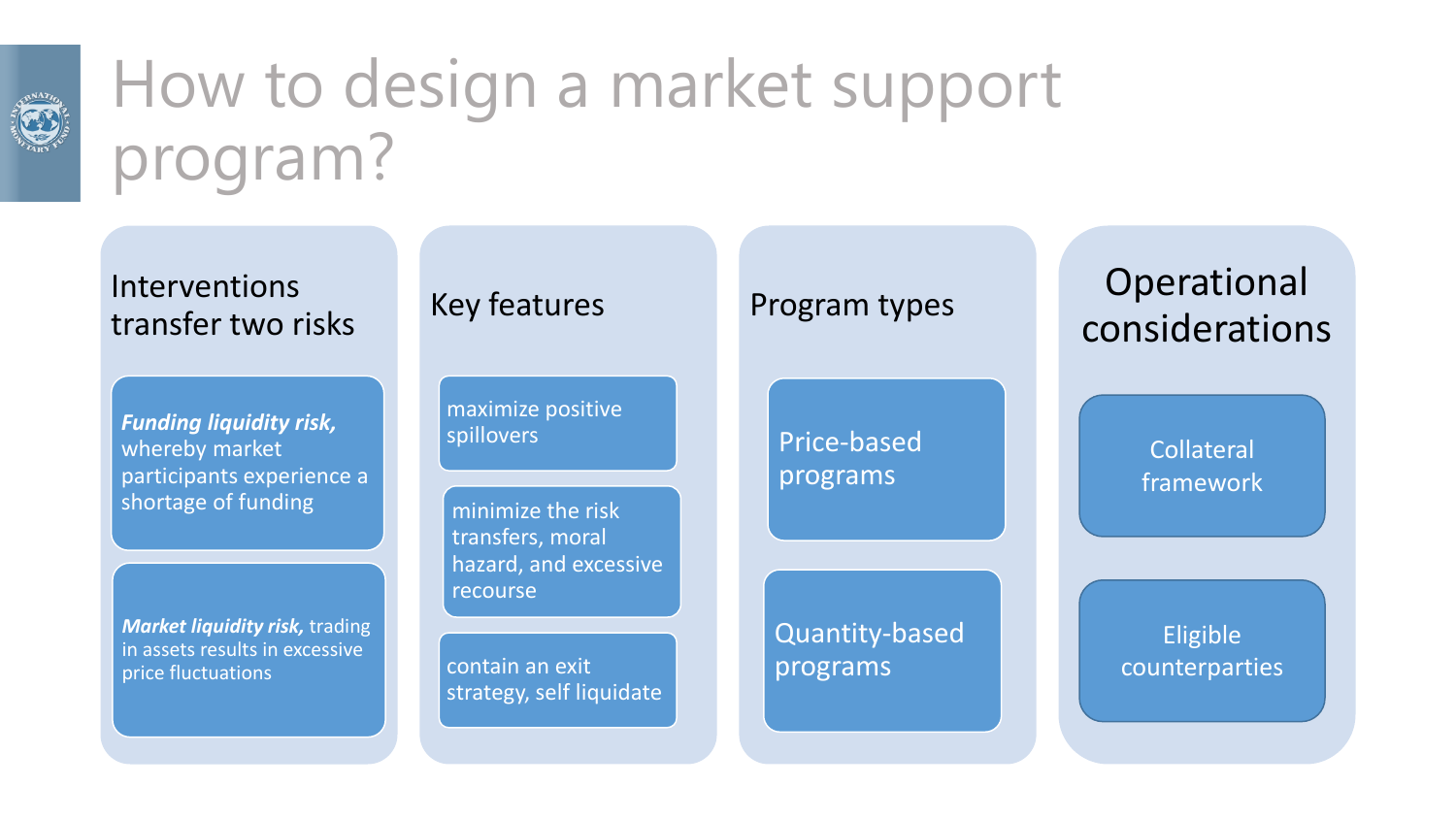

#### Q3: Please mark the 2 most important objectives by the perceived order of priority during the last few months

easing stress in short-term funding markets

easing stress in longer-term funding markets

easing stress in securities markets

easing stress in FX spot or forward markets

easing stress in FX funding markets

none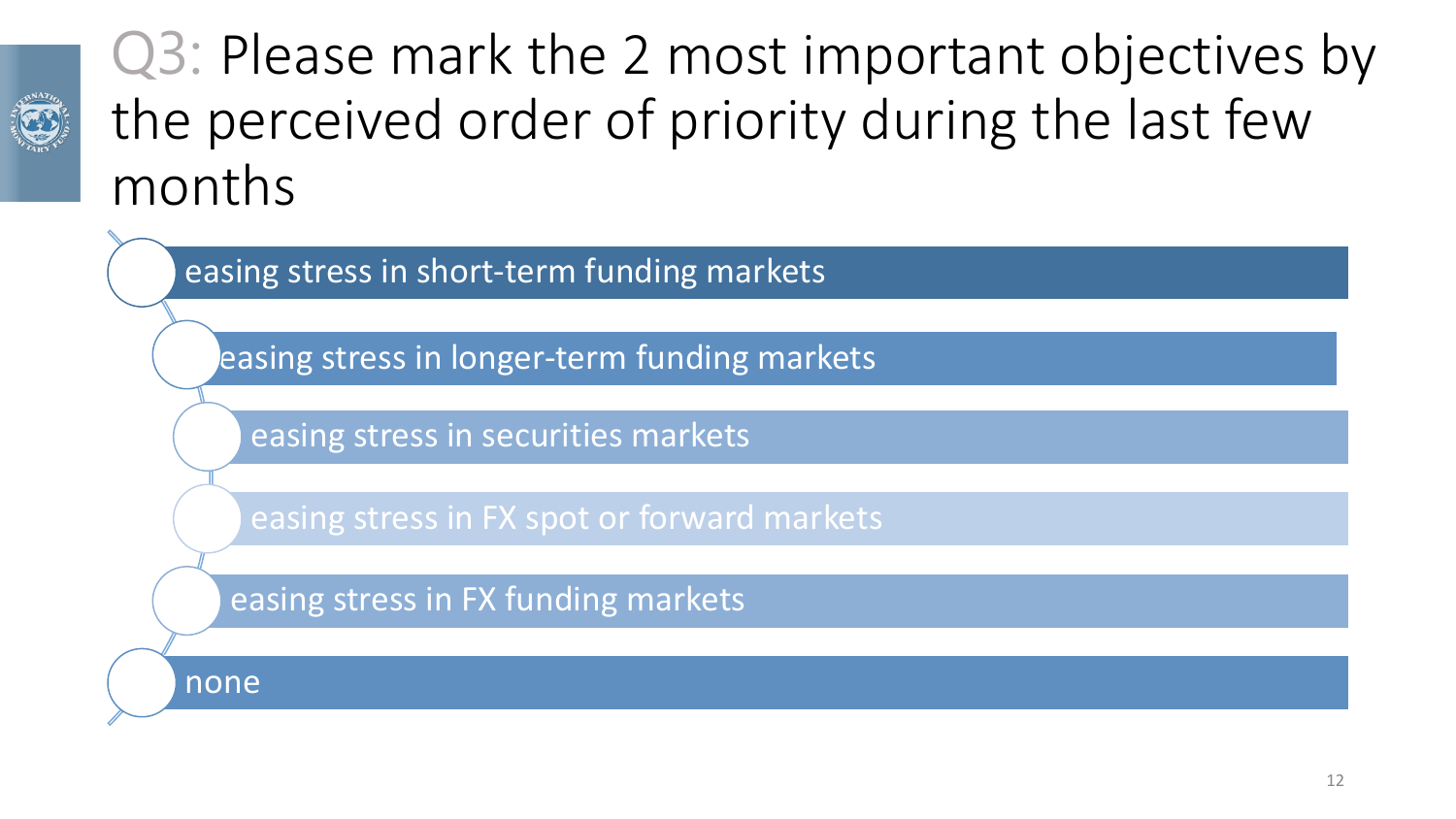

#### Central banks' activity by income groups and monetary policy frameworks

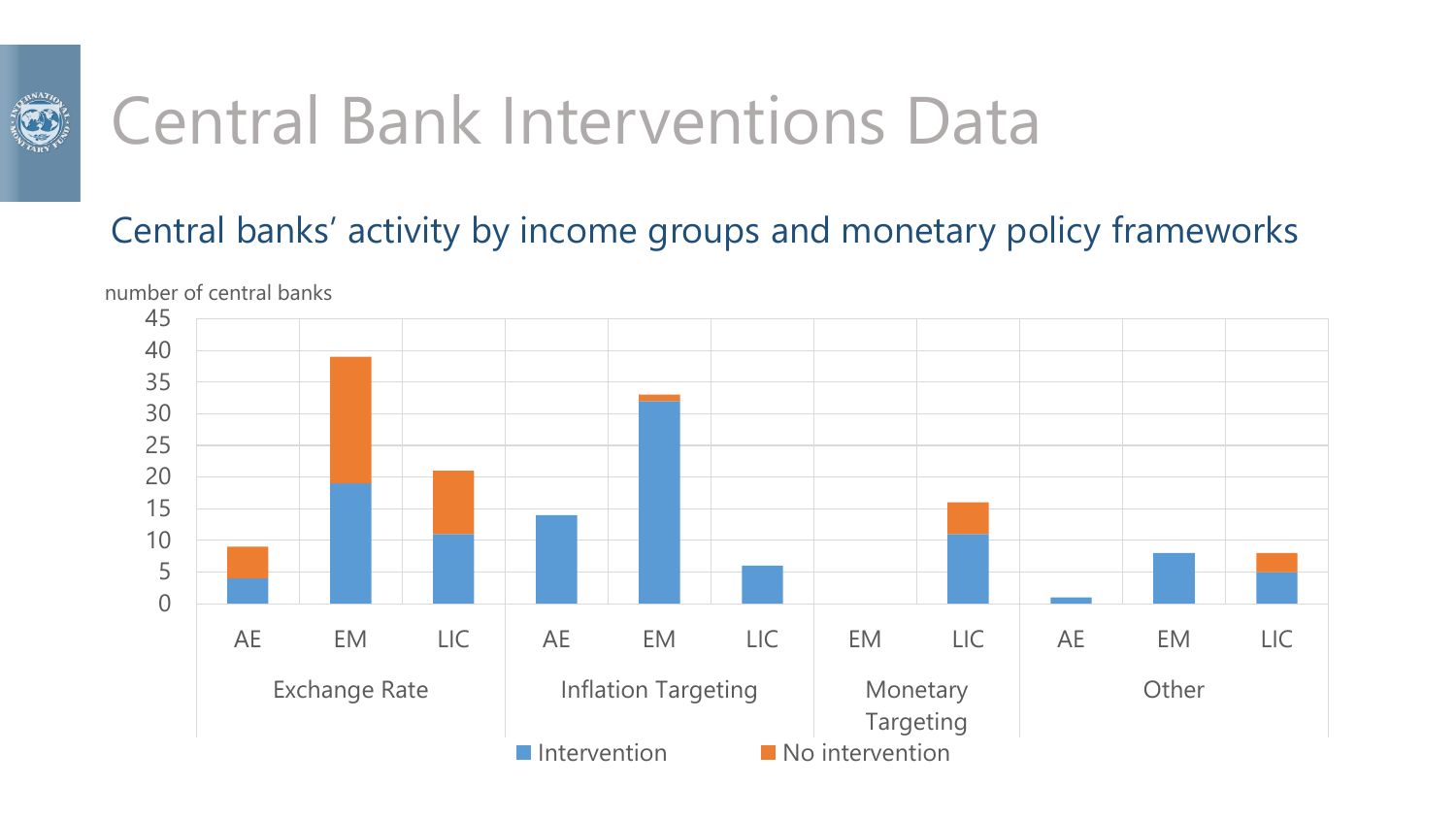

Interventions are more frequent in inflation targeting advanced economies.

Why?

More disintermediated markets which increase the number of important markets

More interconnected markets which increase contagion risk

Less ground for negative spillovers; e.g., impact of domestic liquidity injection on FX market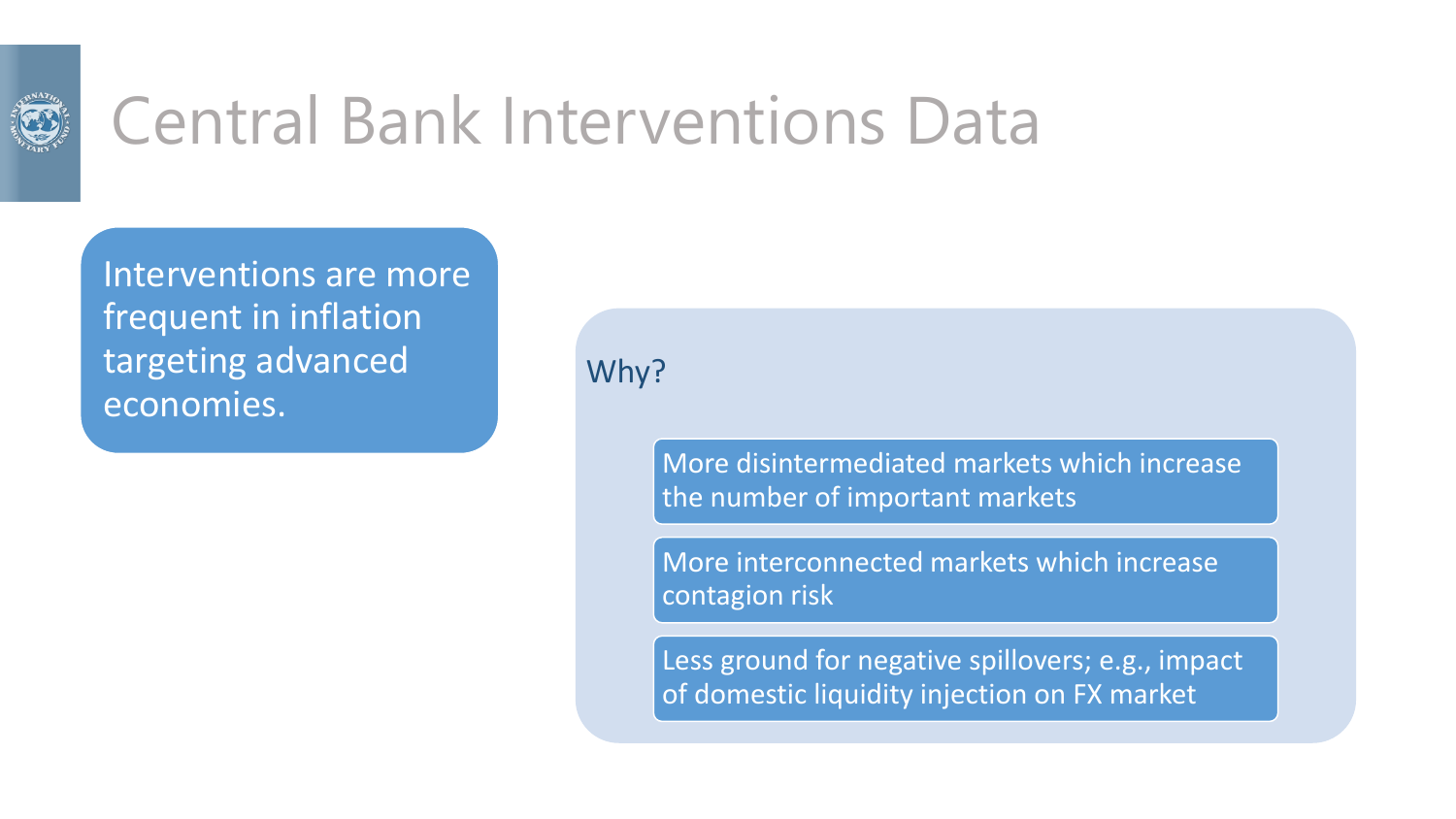

Intervention objectives by central banks' monetary policy frameworks and income groups Number of central

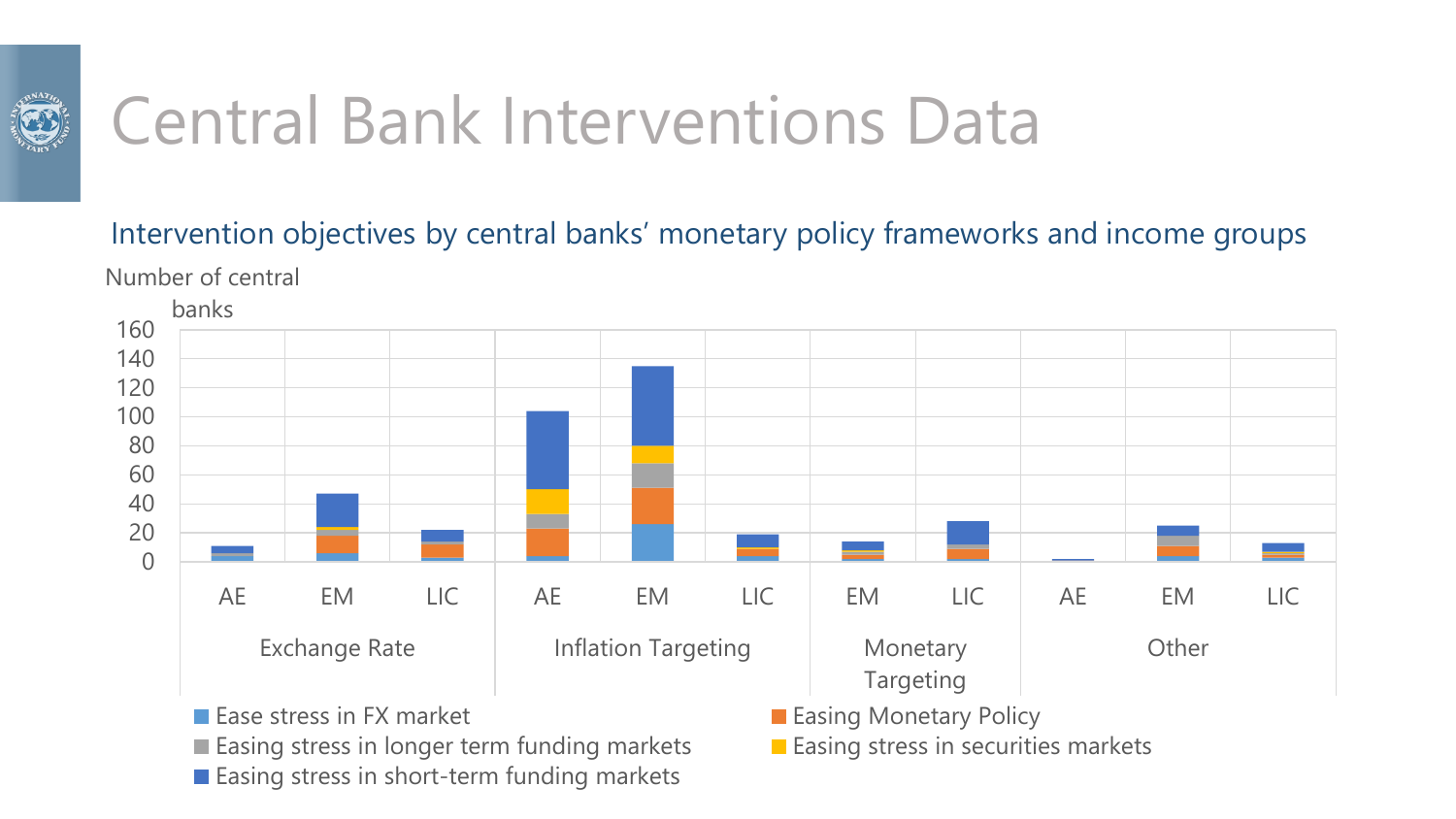The most frequent intervention concerns short-term funding markets, mainly for intermediaries, due to financial stability concerns.

Frequent intervention in FX markets in EMs due to capital outflows

Relatively less frequent intervention in long-term funding market and securities market in EM/LIC than in AE

Increased interventions in derivatives market (floating arrangement)

Frequent intervention in funding markets both in AEs and EMs.

But increased popularity of funding for lending scheme in EM/LIC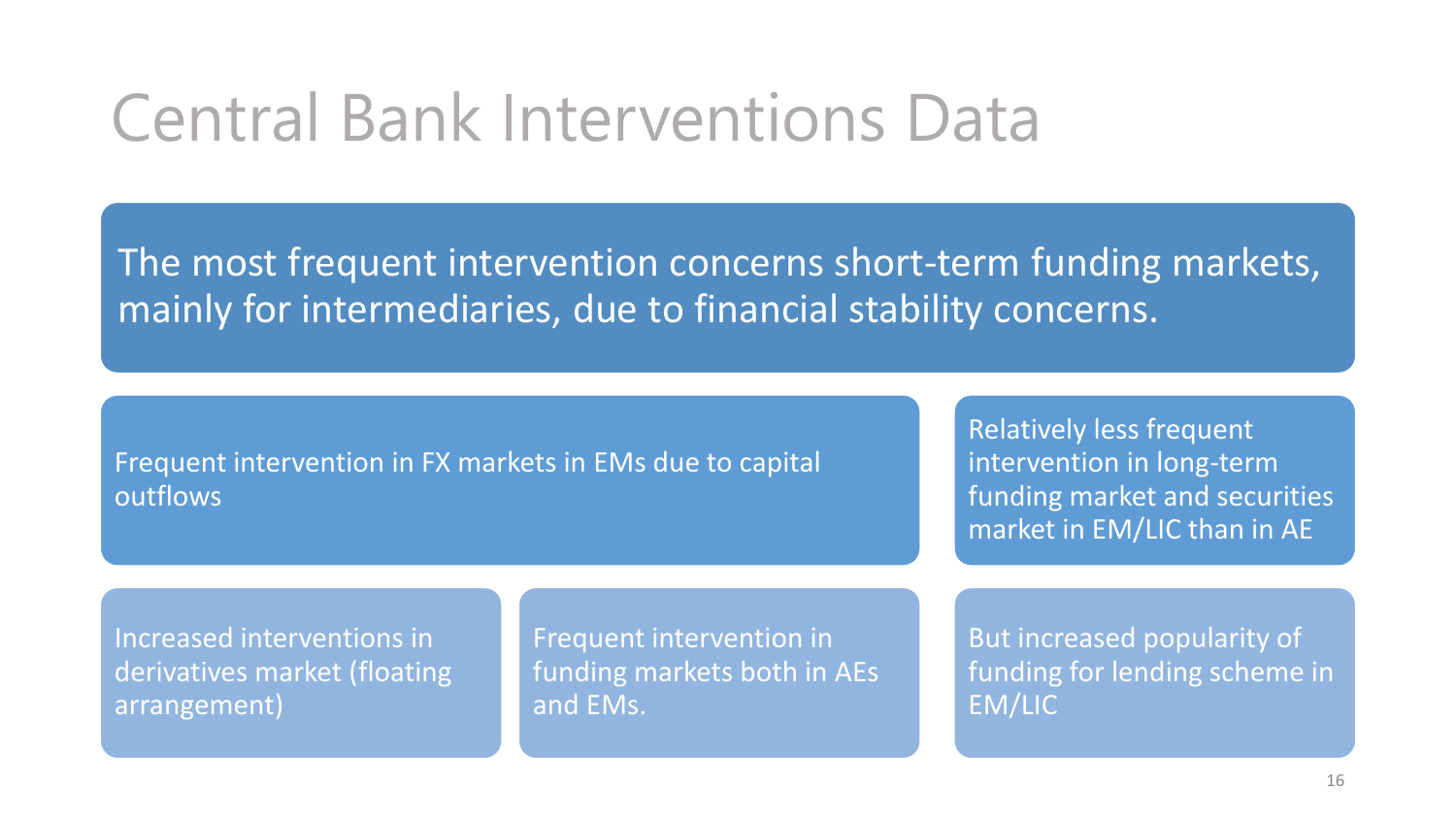

#### Intervention objectives by EUR central banks

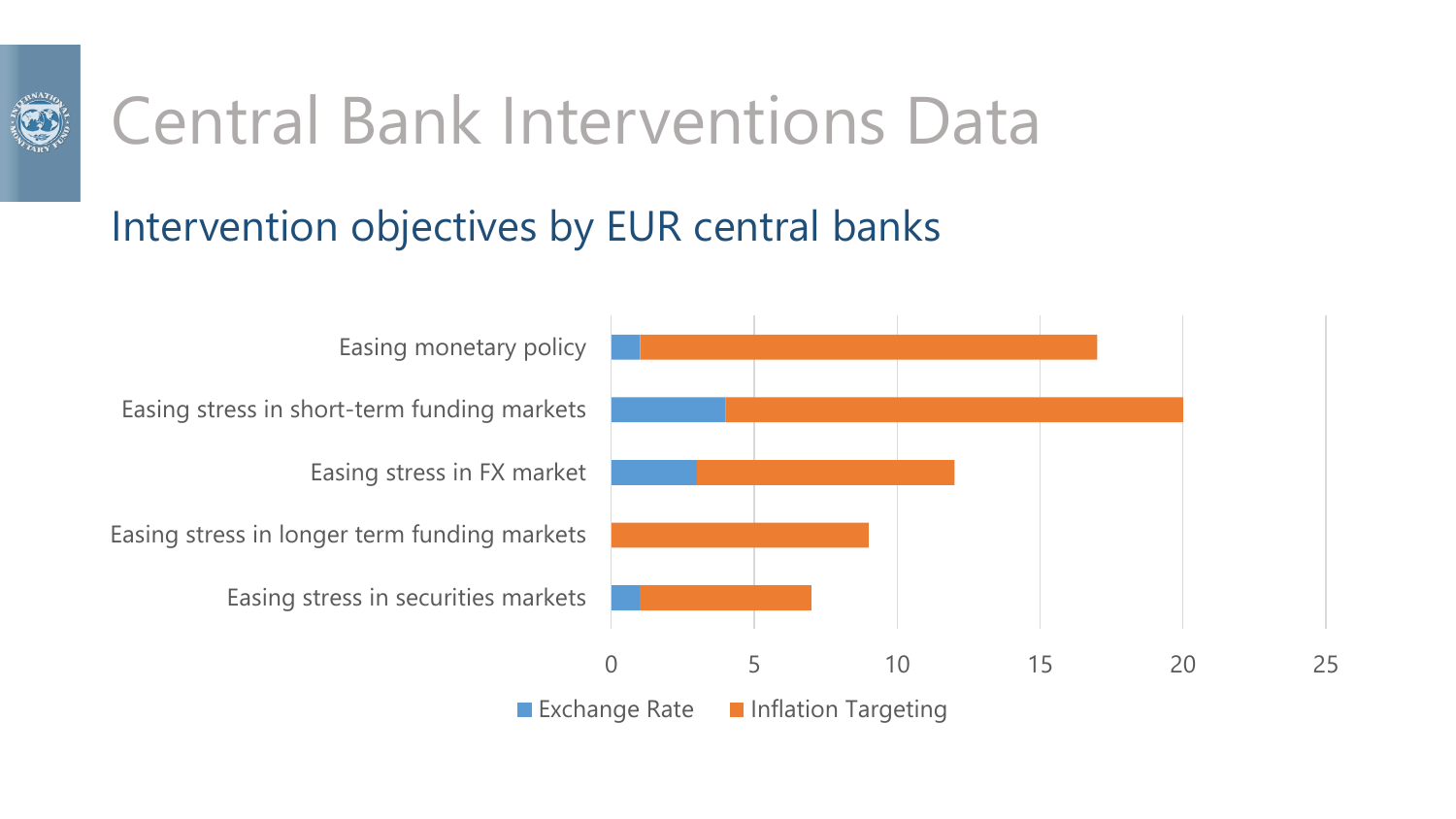

## Interventions by Select Central and Eastern European Central Banks

|                 | <b>Easing monetary</b><br>policy | <b>Easing stress in</b><br>short-term<br><b>funding markets</b> | <b>Ease stress in FX</b><br>market | <b>Easing stress in</b><br>securities markets funding markets | <b>Easing stress in</b><br>longer term |
|-----------------|----------------------------------|-----------------------------------------------------------------|------------------------------------|---------------------------------------------------------------|----------------------------------------|
| Albania         | X                                |                                                                 | X                                  |                                                               |                                        |
| <b>Bulgaria</b> |                                  | $\sf X$                                                         | X                                  |                                                               |                                        |
| Croatia         |                                  | $\sf X$                                                         | X                                  | X                                                             |                                        |
| Czech Republic  | X                                | X                                                               |                                    |                                                               |                                        |
| Hungary         | X                                | $\sf X$                                                         |                                    | X                                                             | $\overline{X}$                         |
| Moldova         | Χ                                | X                                                               |                                    |                                                               |                                        |
| North Macedonia | $\sf X$                          | $\sf X$                                                         | X                                  |                                                               |                                        |
| Poland          | X                                | X                                                               |                                    |                                                               | X                                      |
| Romania         | $\sf X$                          | $\sf X$                                                         | X                                  | X                                                             |                                        |
| Russia          | X                                | X                                                               | $\sf X$                            |                                                               | $\sf X$                                |
| Serbia          | X                                | $\sf X$                                                         | $\overline{X}$                     |                                                               |                                        |
| Turkey          | X                                | X                                                               |                                    |                                                               |                                        |
| <b>Ukraine</b>  | X                                | $\sf X$                                                         |                                    |                                                               | X                                      |